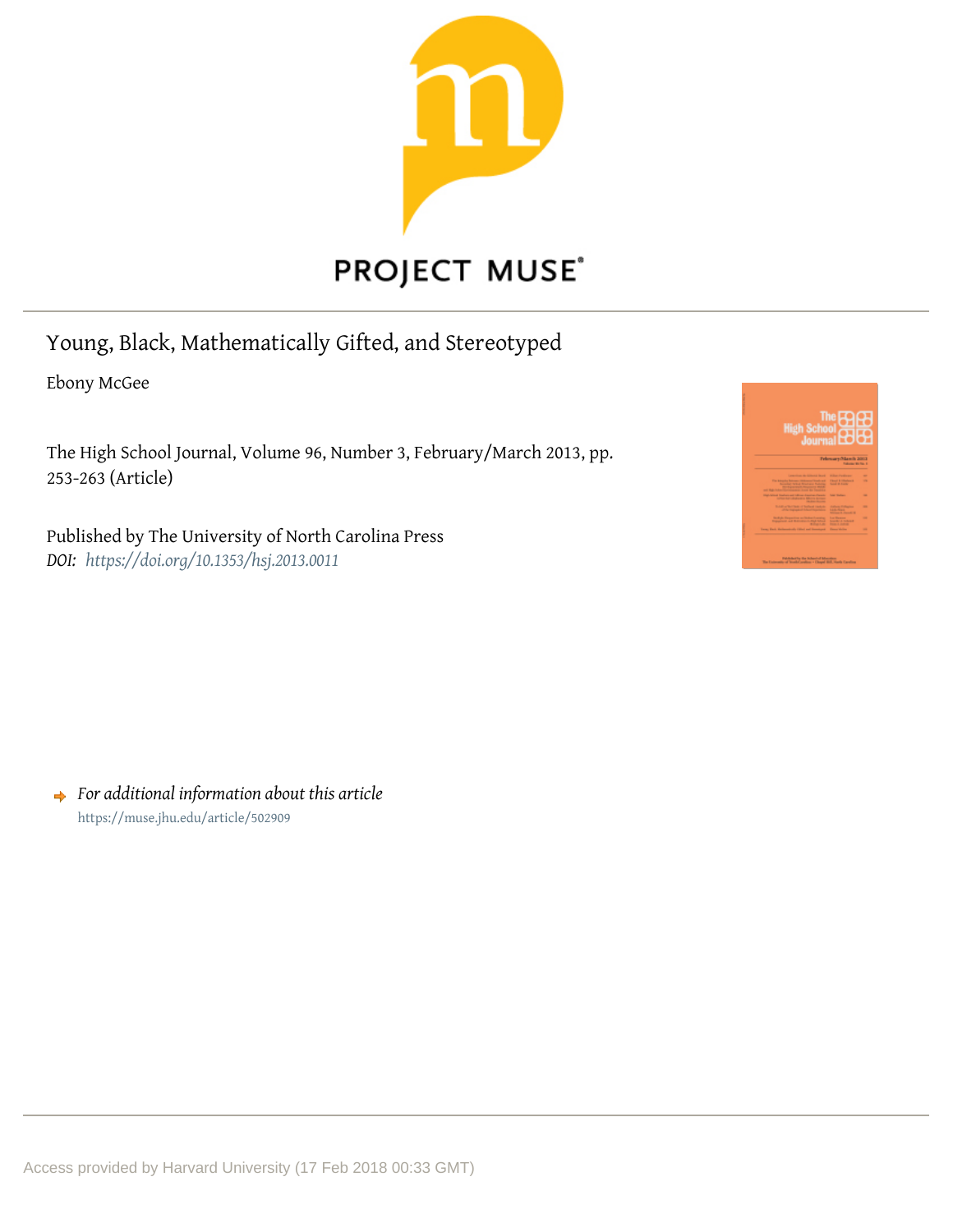## Young, Black, Mathematically Gifted, and Stereotyped

Ebony McGee Vanderbilt University ebony.mcgee@vanderbilt.edu

In this paper, I describe the academic dilemma experienced by Tamara (pseudonym), a mathematically high-achieving high school sophomore. Raised in an economically strapped neighborhood, Tamara had the opportunity to attend a prestigious private high school, tuition free. Confronted by being viewed as an affirmative action student Tamara uses this negative stereotype as an extra source of motivation to achieve high marks on the admissions test. A new framework explains Tamara's reaction to this situation that I call stereotype management (McGee & Martin, 2011b). Stereotype management describes the range of strategies and various forms of individual agency that high-achieving Black students employ to reduce the academic impact of demeaning stereotypes while maintaining high standards of achievement. For Tamara, however, her high test score and ability to achieve in the face of being stereotyped was bittersweet, as she examined the potency and permanence of being perceived as less than.

Keywords: mathematics education, Black students, high achievement, racial stereotypes

Tamara, a mathematically high-achieving sophomore, who happens to be Black, entered a testing site. At stake were five junior- and senior-level slots to attend a prestigious private high school. She arrived about 10 minutes early and began the stressreducing breathing exercises her calculus teacher taught her. Two Asian students entered. They looked at each other and snickered shamelessly, particularly as they eyed Tamara's flaming red, tight stretch pants. Tamara though to herself, "They better not be trippin' on my pants," and pondered what assumptions they were making about her intellectual abilities. She shook it off. A Black male entered the testing site and sat as far away from Tamara as possible. Tamara had two thoughts about his action: "Either he thinks I'm too fine and my fineness will be too much of a distraction or he is embarrassed of me." Tamara concluded, "I hope he ain't one of those uppity Black dudes that don't mess with Black people. Whatever!" A few minutes later, two White female students entered, chattering away. One of the girls asked Tamara about the test time. Tamara thought that they seemed sort of friendly; then they started up a conversation.

White female student #1: I heard that this test was really hard.

Tamara: Yeah.

White female student #2: But don't worry [speaking directly at Tamara], even if you score low you will still get in because of affirmative action. There are hardly no Black students at [private high school].

White female student #1: You are so lucky [speaking directly to Tamara].

© 2013 The University of North Carolina Press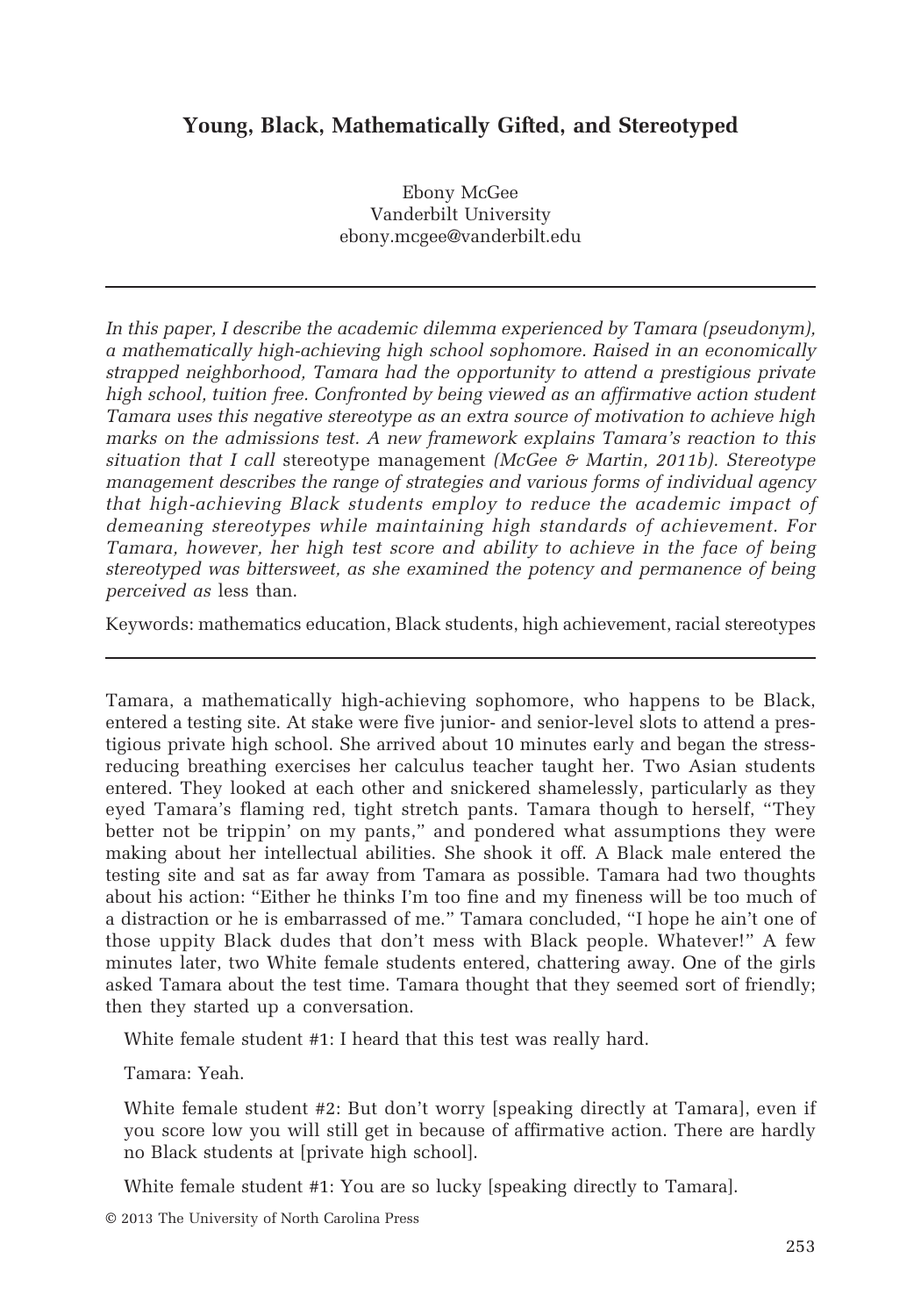Tamara: Oh yeah, well let's see who is standing in front of [private school] with a full scholarship come this fall!

Tamara immediately realized that her comment did not fully address their assumptions of her being an affirmative action student. She honestly felt that she could not confirm or deny their perceptions of being there partly because of affirmative action. But there was one thought that Tamara had that was unquestionable: "I am the smartest person in this room." So, to top it off, she gave the girls the longest eye roll of her life. The entire testing room was silent, everyone afraid to move. Tamara wondered if the other test takers could see her heart popping out of her shirt. She broke the stillness in the classroom by popping her gum loudly and boldly. The White girls glanced at each other and sighed with relief.

Although Tamara's outward expression was one of satisfied defiance, she was silently and *invisibly* upset and humiliated by those girls, their assumptions about her intellectual ability, and the possibility of others in the room perceiving her as less than. Now Tamara's number one mission was to get the highest score possible. During the test, Tamara used her anxiety over feeling negatively stereotyped as a source of motivation to achieve her best. And she did. Tamara scored in the 93rd percentile on this private high school entrance test. Her performance signified how the low expectations of the other testers and of society in general actually gave her the "fuel" she needed to "knock the test out the box." The mainstream literature on stereotypes, including stereotype threat, cannot explain Tamara's response and, thus, her high achievement on this exam. However, what Tamara experienced—success in the face of stereotypes—I call stereotype management.

Tamara's narrative emerged from a study that investigated the lives and academic experiences of 24 mathematically high-achieving sophomore, junior, and senior high school students from four urban charter high schools in a large Midwestern city (McGee, in revision; Terry & McGee, 2012). In this article, I begin with a concise synopsis of the extant research on young students from predominantly Black, lowincome neighborhoods and schools. Then, I narrow the focus to high-achieving Black students in high school mathematics from these same neighborhoods and schools. Finally, I present an emerging framework called stereotype management, which offers a perspective on the role of stereotypes in the lives of highly-able Black students who have particular talents in mathematics. The research on stereotype management emanated from several qualitative studies with high-achieving Black students that concentrated on the highly competitive and socially valued STEM disciplines (McGee, 2009, in press; McGee & Martin, 2011a, 2011b; McGee & Spencer, 2012, in press).

#### Young and Black in Poor Neighborhoods and Schools

"Being Poor, Black, and American," an article by Julius Wilson (2011) in the American Educator, detailed an array of familiar statistics that are often highlighted when analyzing low-income, Black populations: a high infant mortality rate for Black mothers; a 34% poverty rate for Black children under the age of 18; Black males 18 and older being 5% of the college population but 36% of the prison population; and the ever-growing "achievement gap". In particular, a statistic that stood out was a comparison between 4<sup>th</sup> grade White males and their Black male counterparts, specifically in large cities. In 2009, the percentage of young Black males in large cities scoring at or above proficiency level was 11% in reading and 14% in mathematics. The percentage of young White males in public schools across the nation scoring at or above proficiency level was 38% in reading and 53% in math. These statistics follow and haunt young Black students who learn within poor, Black, and American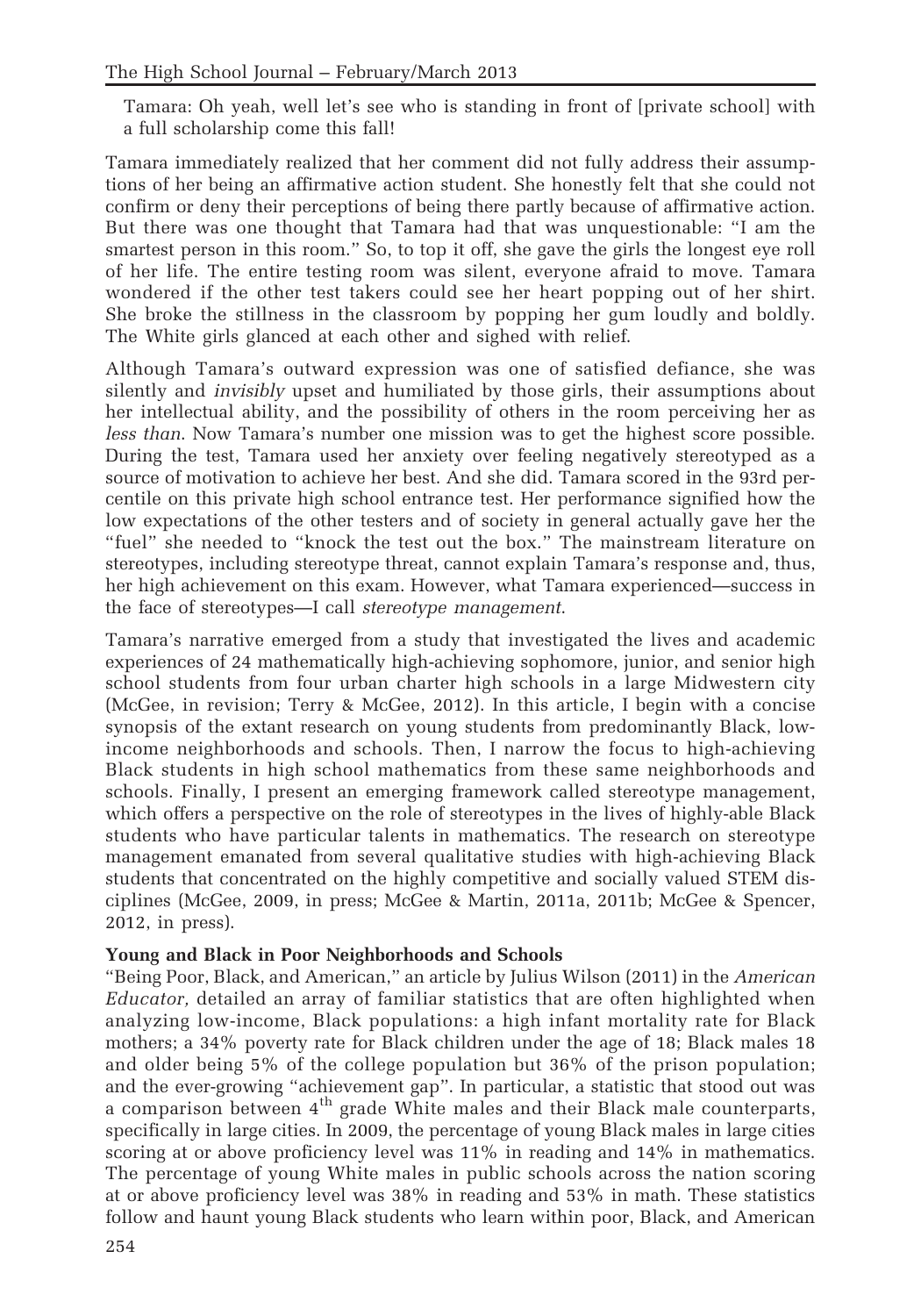environments. Thus, for Black students who come from those environments and emerge academically victorious (part of the 11% in reading and 14% in mathematics), who tells their stories?

#### Highly Able Black Students in Mathematics Education: Gatekeeper to Mobility

The field of mathematics has a privileged role and intellectual significance as a critical filter controlling entry into higher education and many higher-paid occupations (Ellington & Prime, 2011; Ellis, 2008; Martin, Gholson, & Leonard, 2010). Mathematics serves as the foundation and critical point of entry for science, technology, and engineering (STE) fields. Those who gain mathematical competency most often overcome the academic barriers to higher education and employment and, thereby, are able to increase their academic, social, and economic self-determination. Considering the preponderance of research highlighting Black students' failure (Ferguson 2005; Jencks & Phillips, 1998; Lamont & Small, 2008; Orr, 2003), there is a significant gap in understanding success among Black students in the academically competitive and socially valued areas of mathematics and STE.

Even in the context of well-known intervention programs that increase the participation of Black college students in mathematics and STE (e.g., University of California at Berkeley's Mathematics Workshop Program, The Meyerhoff Scholars Program of the University of Baltimore-Maryland) and in high school (Bob Moses' The Algebra Project), little is known about what happens at the individual student level or, by way of comparison, about Black students who succeed in mathematics without the benefit of a structured program (McGee, 2009; Nasir, 2011; Wright, 2011). Moreover, seemingly absent from the larger discourse on achievement and persistence outcomes are the voices of Black learners themselves, particularly those who are negotiating the mathematics pipeline (Ellington, 2006; Martin, 2006a, 2006b; Moody, 2003; Stinson, 2009).

Martin (2009b) recognized that Black students have characterized their experiences in mathematics as highly racialized, with racial stereotypes and other subtle and covert forms of bias and discrimination. His research has focused on mathematics education for African American learners and argues that mathematics education is not responsive to the needs of all learners (Martin, 2000, 2009a, 2009b, 2012). Through an exhaustive critical analysis of mathematics education policy, Martin (2009b) concluded that there is a socially constructed hierarchy of mathematics "ability" where Blacks, Latinos, and Native Americans are placed squarely at the bottom. Other critical scholars in the mathematics education community have focused on understanding the salience of race, gender, and identity in the African American struggle for mathematics literacy. This research takes into account the legacies of schooling, community, and educational policy, and draws from theories outside of the typical mathematics education paradigm, such as psychological culturalecological theory (McGee & Spencer, 2012; Warikoo & Carter, 2009), critical theories of race (Frierson & Tate, 2011; Martin 2009b; Stinson, 2010), and racial identity development theory (Berry, Thunder, & McClain, 2011; Nasir, 2002; Spencer, 2009). Thus, understanding how highly capable students not only handle the rigor of mathematics but also the additional stress of being stereotyped provides a counter-narrative to the underachievement focus so prevalent in much of present-day mathematics education research.

High-achieving students attending poor, predominantly Black high schools rarely have the same access to high level mathematics courses as do their White and Asian counterparts in suburban schools (Martin, 2009a). Advanced Placement (AP) and International Baccalaureate (IB) mathematics dominate classrooms in higher income,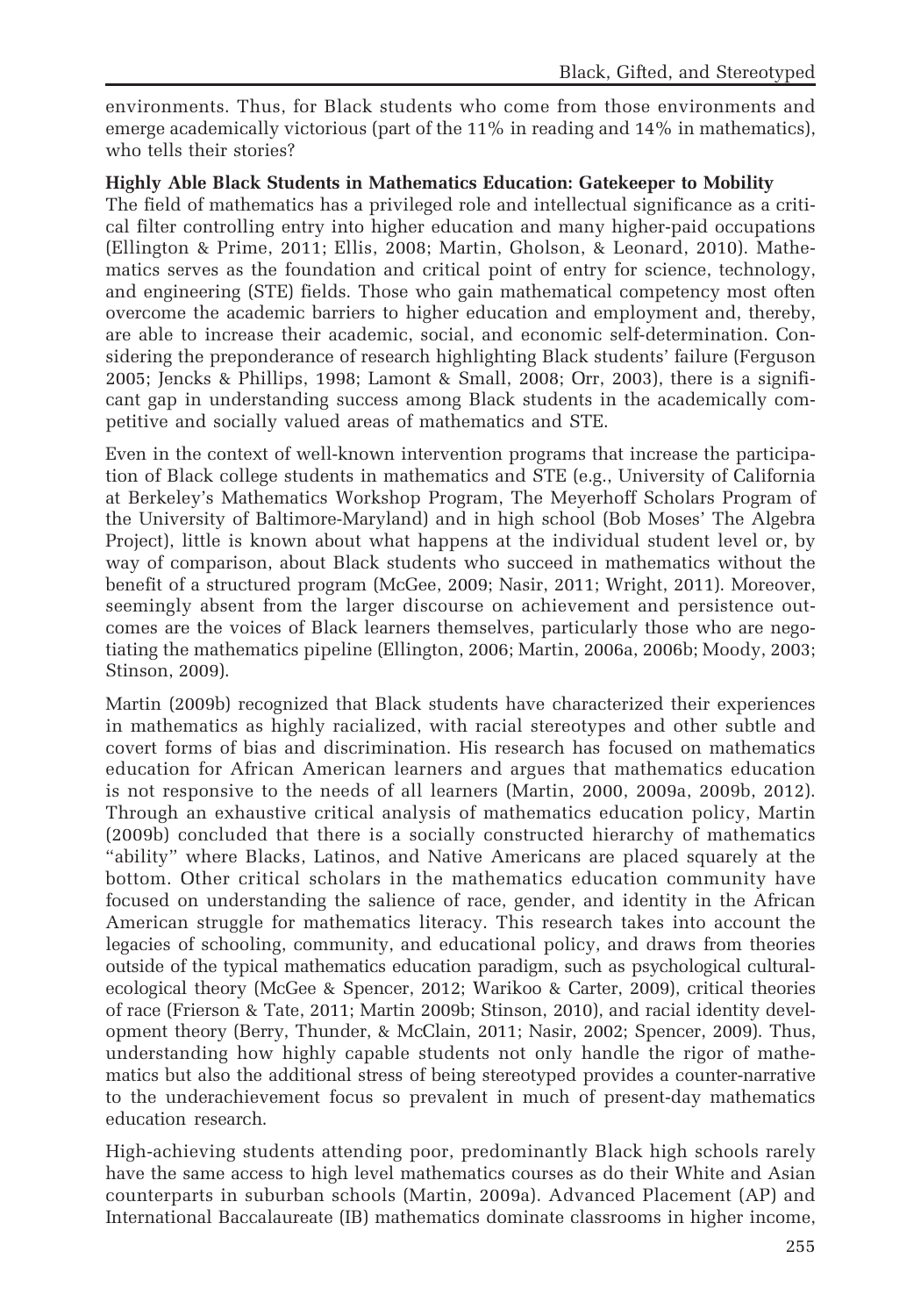majority high schools (Hart, Carman, Luisier, & Vasavad, 2011). Scholars who are critical of reform efforts suggest that those responsible for reforming mathematics curricula have supported improvements for the students most capable of going to college based on grades and standardized test scores (Martin, 2009b; Rousseau & Tate, 2003). However, mathematically-talented students in poor, predominantly Black environments might not have the same standardized test scores as higher achieving students from higher-income, higher-resourced schools due to the accumulation of inequities that Black students in under-resourced schools (neighborhoods, cities) endure and the bias of standardized testing itself, which favors White and higher income groups (Ford, 2011; Gutiérrez, 2012). These inequities ensure that only students from select backgrounds will be provided with maximum and sustained access and opportunity for mathematics or mathematics-based fields.

The role that race plays in mathematics and STE is under-studied and, when it is presented, it is systematically devalued. Historically, mathematics education research, curriculum design, and assessment have largely reflected a White, male, middle-class orientation. This limited perspective grossly misrepresents the realities of race and racism in the lives and mathematical experiences of otherwise highly able and capable Black students from low-income backgrounds. Looking at cognitive or "intellectual" ability in isolation distorts the socially constructed operations and views that foster and reinforce learning and assessment inequities in mathematics and related fields. A growing group of researchers within mathematics education have challenged the simplistic one-size-fits-all characterizations of Black high school students from low-income environments, providing much needed counter-narratives to the deficit narratives that remain so pervasive today (Berry, 2008; Gutiérrez, 2010; Jackson, & Wilson, 2012; Leonard & Martin, in press; Martin, 2012; Martin & Gholson, 2012; Stinson, 2009).

Recent movements in mathematics education have focused on (a) the sociallyconstructed role of race and racism in the education of disenfranchised students (Martin, 2009b), (b) the appropriateness of opportunity-to-learn standards as an equity framework for supporting Black students' mathematical achievement, (c) improving the mathematical outcomes and experiences of Black and other disenfranchised, culturally-different students, and (d) providing narratives of students who are successful despite being marginalized. Within this subset of research, specific attention has been given to mathematically high-achieving Black students in order to gain a better understanding of how they cope with the relentless assaults on their intellectual credibility.

### From Stereotype Threat to Stereotype Management

The experience of negative stereotyping is all too familiar in the educational experiences of Black students in urban and other areas (Evans, Copping, Rowley, & Kurtz-Costes, 2011; Johnson-Ahorlu, 2012). Numerous studies have documented stereotyping in a variety of ways including subtle microaggressions (Nadal, 2011; Solorzano, Ceja, & Yosso, 2000; Sue, 2010; Sue, Capodilupo, Torino, Bucceri, Holder, Nadal, & Esquilin, 2007), practices, and policies (DeCuir-Gunby, 2009; Skiba, Horner, Chung, Karega Rausch, May, & Tobin, 2011; Thomas & Stevenson, 2009) that systematically marginalize Black and other racially-different students, particularly regarding negative- or deficit-labeling in a variety of situations—classrooms, summer internships, teacher interactions and relationships, and curricular content (Solorzano, 1998, 2009; Sue, Bucceri, Lin, Nadal, & Torino, 2009). Stereotype threat is defined as a type of confirmation bias in which the risk of being viewed through the lens of a negative stereotype, or the fear of doing something that would inadvertently confirm that stereotype,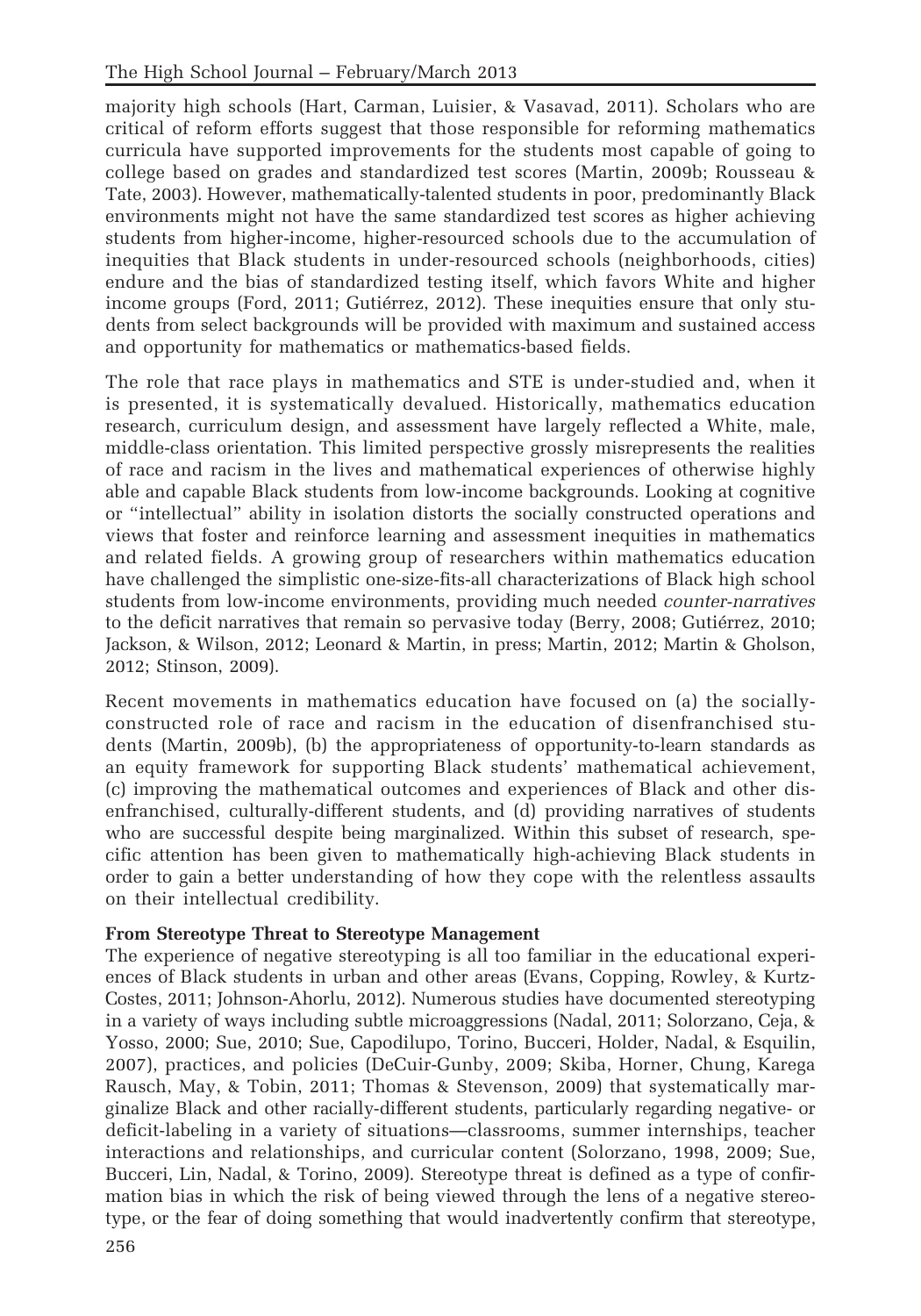suppresses academic performance, even among high achieving Black students. There is a great deal of evidence that stereotype threat can negatively affect intellectual performance (see Nguyen & Ryan, 2008 for a meta analysis), and much has been written about the phenomenon of stereotype threat and its effect on the academic performance of Black students (e.g., Steele, 1992, 1997, 2010; Steele & Aronson, 1995; Steele, Spencer, & Aronson, 2002). In the context of standardized mathematics tests, Black and/or female students who are aware of racial or gender stereotypes related to mathematics and STE ability and skills may experience heightened anxiety related to the confirmation of those stereotypes and, as a result, their test performance is compromised and, accordingly, suffers (Steele & Aronson, 1995, 1998).

High-achieving students are the most affected by stereotype threat and fare the worst when the condition of being stereotyped is presented. That is, students who are highachievement oriented, in terms of skill, motivation, and confidence, are the most impaired by stereotype threat. This threat is related to their efforts and frequent attempts to disconfirm these negative stereotypes and the academically harmful stress they cause. Stereotype threat literature has overwhelmingly suggested that when high-achieving Black students are confronted with a host of stereotyped and racialized obstacles, a loss of motivation and racial pride, coupled with an increase of test anxiety and stress, typically leads to a modest yet measureable decrease in test performance. What does this mean for so many promising students such as Tamara? Tamara had an increase in test anxiety and stress due to the racialized stereotyping she experienced prior to and during the high school entrance examination. However, upon further reflection, Tamara concluded that her anxiety and motivation emanated from a number of sources.

When I heard about the opportunity to apply, in my mind I had already claimed my acceptance [to the prestigious private high school]. But then, I started to really think about it. I already knew I would only [be] one of few a Black students there. And those Blacks [at the private high school] are mostly uppity. So, I was already trying to pump myself up to take the joint [entrance examination test]. So, I had to let them all know that I deserved to be there, cause I'm highly favored and academically stunning!

Tamara's quote above expressed both a historical narrative that implicates racial and class divisions grounded within the private high schools' demographics and undoubtedly its social dynamics, as well as the specific context of the testing site that made Tamara feel racially vulnerable. That racially vulnerable state, according to the stereotype threat framework, should have lead to a marked decrease in her testing abilities. What is noteworthy in Tamara's case, however, is that instead of significantly lowered achievement she was even more motivated and driven to achieve test success. How would stereotype threat researchers explain Tamara's success? One possible explanation is that Tamara used the anxiety and stress from being negatively stereotyped as a source of motivation to achieve, challenge, and, ultimately attempt to disprove negative stereotypes about Blacks. In other words, she exemplified stereotype management.

According to the concept of stereotype management, there are incentives and strategies that high-achieving mathematics and STE students perform in order to substantiate their intellectual and academic value or credibility to their teachers, families, peers, and the larger educational community (McGee & Martin, 2011b; McGee, in revision). Stereotype management incorporates critical understandings of social and cultural psychology theory and research to provide holistic approaches in understanding the role of academic resiliency (e.g., being resilient and achieving in school in the face of persistent racial stereotypes and inequities and other life challenges associated with being marginalized). Specifically, the concept of stereotype management draws from the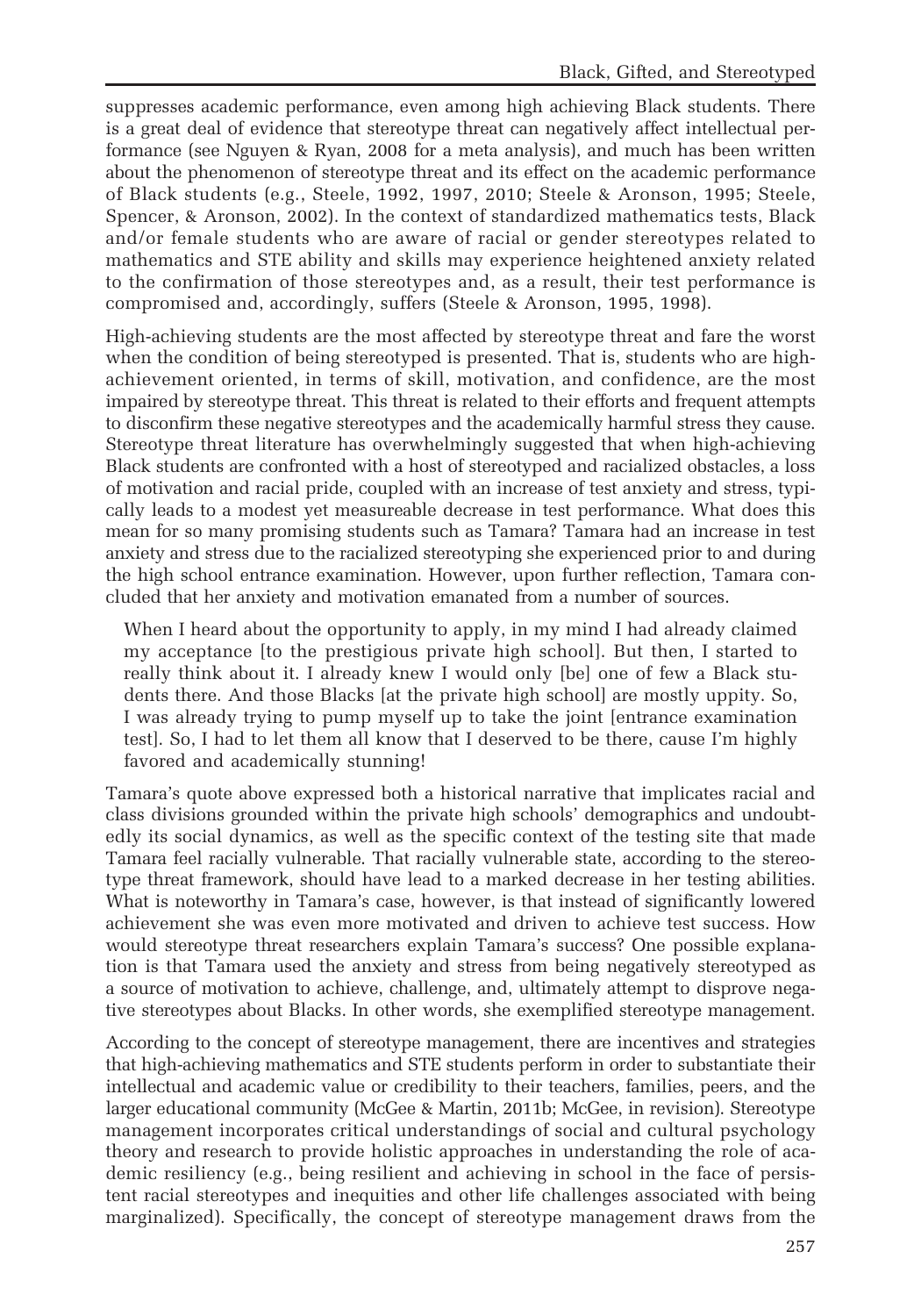Phenomenological Variant of Ecological Systems Theory (PVEST), which considers identity development processes and context-specific settings (Spencer, 2008; Spencer, Harpalani, Cassidy, Jacobs, Donde, Goss, Miller, Charles, & Wilson, 2006). PVEST examines the interaction of environmental context and identity development and starts from the assumption that an individual's perceptions of his or her environment and experiences are crucial to gaining an understanding of experiences and responses (Spencer, 2008). PVEST also acknowledges the specific challenges high-achieving Black students face as a result of individual, school or institution, and larger societal stereotypes regarding their perceived potential, as well as underachievement and resilience in mathematics and STE fields.

Stereotype management has been investigated using data collected from more than 80 high-achieving African American, Latino, and Asian undergraduate and graduate students across two qualitative studies and 24 African American mathematically high-achieving students from four urban charter high schools and a summer camp for students talented in mathematics and science (McGee, 2009, in press, in revision; McGee & Martin, 2011a, 2011b; Terry & McGee, 2012; McGee & Spencer, 2012). Many of the mathematics and STE high-achieving students in these research studies achieved their academic success based, in part, on different motivations and responses to both perceived and real racism. The students in these three studies employed a range of strategies that characterize stereotype management, which students used to invoke their agency and reduce the impact of demeaning stereotypes. There were unique group differences at the individual and racial/ethnic group levels, reflecting variations in the impact and frequency of experiencing demeaning stereotypes, although the high school participants appeared to be more emotionally wounded than college students (possibly a indication of maturity or human development). Types of college and employment trajectories were additional factors that influenced the students' perspectives on racialized stereotypes. Stereotype management has emerged along overlapping paths of racial, gender, and mathematics identity development as a tactical response to the ongoing presence of stereotype threat and discrimination. These students further demonstrated that, although stereotype management allows for mathematics and STE-based success, they maintained an intense and perpetual state of awareness that their racial group is devalued and/or undervalued in such contexts.

With development over time and maturity, the students progressed from a more extrinsic or external form of success, characterized by an attempt to prove stereotypes wrong, to a more robust and intrinsic or internal form, characterized by a desire to learn and to serve as a role model. External motivators drive the first form of success, where the stereotypes remain central and controlling. The second form is due to internal motivations, where the stereotypes are transcended and, although they persist, are not deterministic of failure or positioned as a reason to succeed. The teachers and administration from Tamara's urban high school caused her some emotional confusion. Tamara was both praised for her academic and mathematics achievements and subtly underestimated for being Black (e.g., "Tamara, you are so smart, I can hardly believe it!"). Tamara and her fellow high-achieving peers discussed the duality of being touted as smart, only to be told that they would "always" have to work twice as hard as their White peers to challenge the perception of being less talented. Hence, Tamara's description of her thoughts and actions at the testing site were akin to those of the other 23 high school students in the study.

Although race can shape inequitable educational outcomes, stereotype management provides evidence that students like Tamara can and do resist these narrow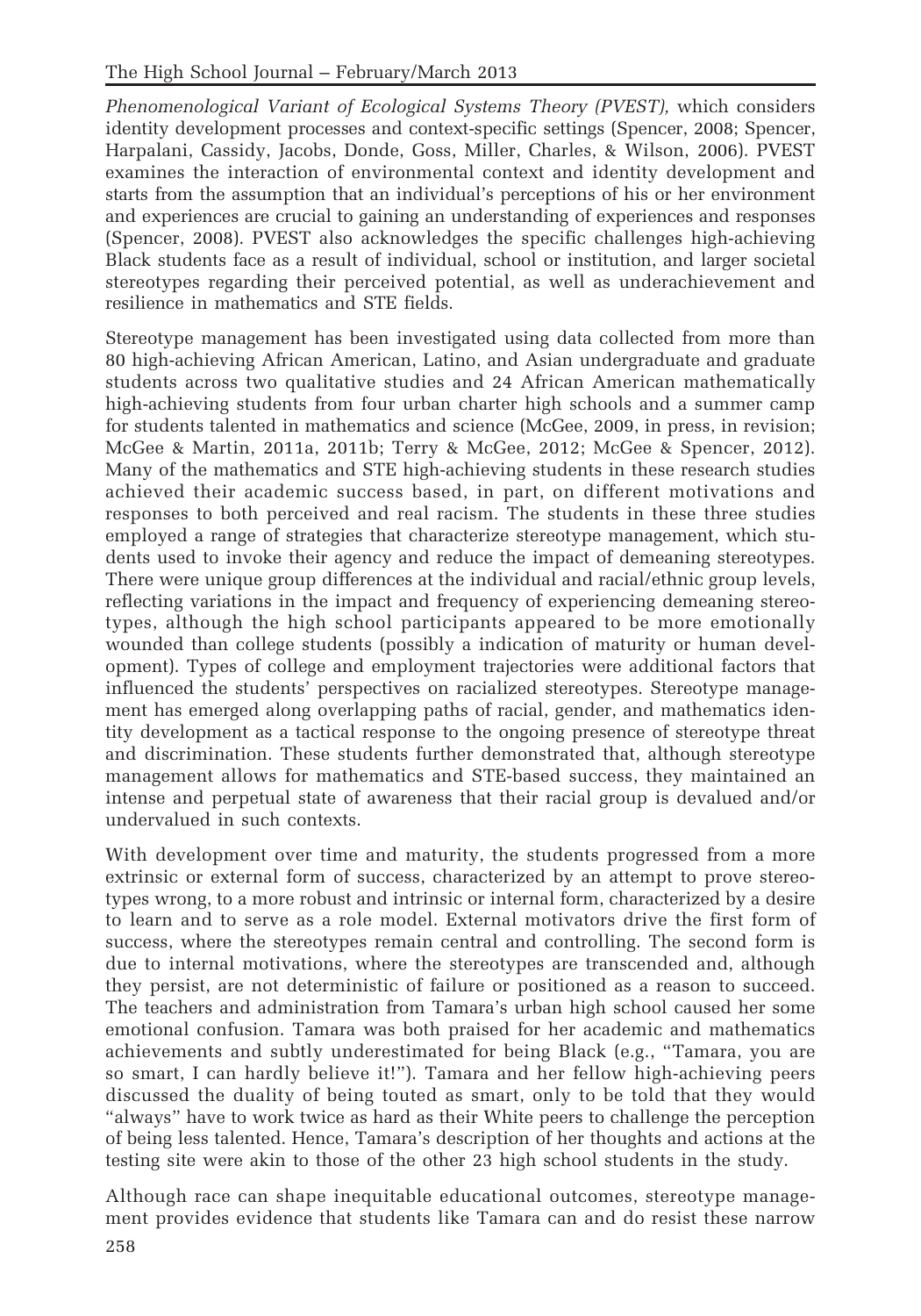and confining framings by emphasizing and drawing upon cultural competencies embedded within the norms that exist within our society.

I like my colors. My friends tease me that my closet looks like a rainbow but I like being bright. I just tell them that my bright colors match my intellect. I like my fake eyelashes. I like the way I talk. I'm down with getting down [dancing and partying] and at my school we [are] always flaming on each other [a modern version of good-natured and clever signifying] and cracking up [laughing]. I would have to give up all of that… basically giving up myself to be smart in a place that is boring and cold.

In the milieu of negative racial stereotypes, motivation to succeed, along with complex renderings of social and cultural capital, are present in her narrative.

Tamara and the other students who avail themselves from stereotype management often utilize and defy traditional social norms with street wisdom and other cultural assets or resources that create motivations and strategies for academic excellence. Tamara received a full scholarship to attend the private school, but she did not go. In inquiring about her rationale to stay at her urban, predominately Black high school, Tamara expressed that she could summon up the energy to achieve academically for one test but did not believe she could do it "day in and day out" for the next two years (her junior and senior high school years). So, her academic and school trajectories and decision making is not without heavy reflection about her emotional and psychological well-being and its impact on her long-term academic implications. Thus, it is possible that Tamara could have been operating within the frameworks of stereotype threat and stereotype management, when ultimately deciding to stay at her urban high school. Although it is presumed that this private school would have prepared her well for a college major and career in STEM, Tamara felt greater overall value in "staying put" at a racially-affirming high school instead of attending one that was potentially hostile. However, even at her urban high school she does not escape stereotypes about her future as the savior for her low-income Black family members.

My teachers tell me I have to major in a STEM field in college because that is the only way to achieve success. Cause I'm good in math they assume that my college major would be that. They have said it so much, they actually got me believing it [snickers then frowns]. Then, my White mathematics teacher said that by getting a scholarship from a fancy college for engineering, I can help myself and my family get out of their [made the quotes gesture] "not so good situation." Then I go, "What situation? You mean because we live in the hood?" Cause, other than living poor, I have a strong, close-knit, and loving family. And, why do I have to be responsible for moving my entire family out of the Neighborhood? They ain't expressed no desire to leave, so why should that even be my mission in life? The point is, nobody there [current high school] really asked me what I want to do.

Tamara said that she would like to own her own disabilities supply business in her low-income community, which would also house a community center for disabled youth. Tamara insisted that her majoring in bioengineering in college is only to gain enough money and skills to go back into her community and help disabled youth and their families through her entrepreneurial pursuits. Thus, bioengineering is currently not Tamara's passion, just a means to a greater, civic-inspired purpose.

The constant attention to responding to racialized social practices and educational policies that allow for the unmarked, invisible, and unacknowledged forms of bias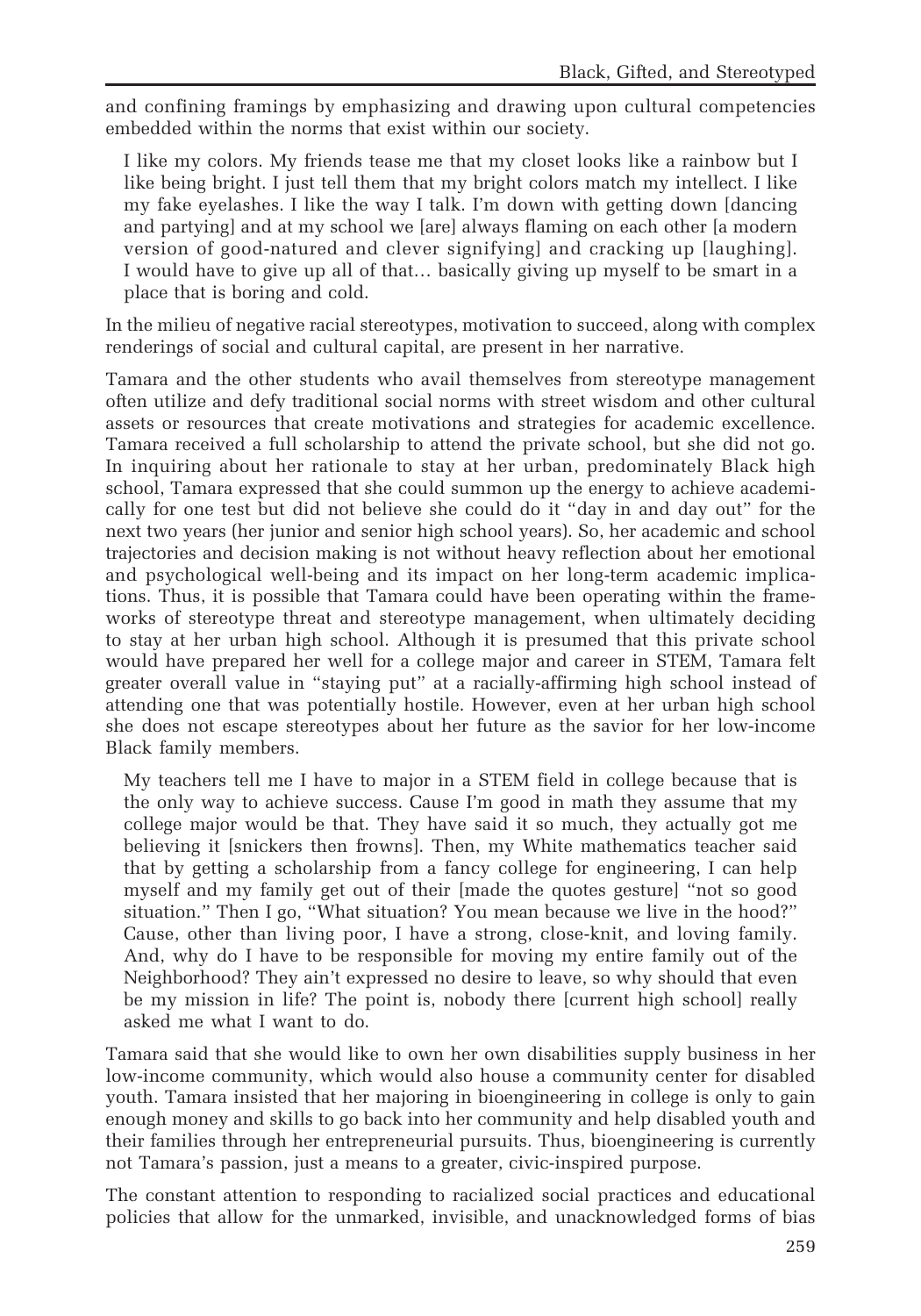places an undue burden on students like Tamara to "deal with" these multiple forms of discrimination and prejudice, while school and social institutions perpetuate White privilege (Akom, 2006; Lynn & Parker, 2006; Sue, Lin, Torino, Capodilupo, & Rivera, 2009). The explicit racial practices that permeate the U. S. educational system are coded as cultural differences, leaving little attention to the power of structural and institutional inequities. Educators and educational researchers should incorporate broader understandings of the social, psychological, and emotional damage of stereotypes along with the academic ramifications of being constantly perceived as intellectually inferior as a Black student.

#### Conclusion: Remembering Tamara

Tamara's thoughts, reflections, ideology, and actions demonstrate a racially-vulnerable student with an internal gauge focused on believing in her abilities and succeeding in school. Tamara wondered if the two Asian students ever have to worry about people perceiving them as inferior, particularly given that many Asian students face the "model minority" stereotype in which Asians are perceived as academically successful and as the cultural prototype that all other minorities should admire and emulate. However, they too face a complicated mix of interpreting and negotiating racialized representations that essentializes and distorts the identities of Asian and Asian American students (Ng, Lee, & Pak, 2007). As for the Black male student noted earlier, did he feel that he had to distance himself from Tamara because she did not "look" smart or that she fit a negative stereotype regarding urban Blacks as being "ghetto"? Does he wish he could have engaged in a welcoming conversation with her but was afraid of what others at the testing site may have thought about him and their relationship? Could he too, be protecting the projection of his academic identity by purposely distancing himself from Tamara? If so, his reaction could also be seen as a form of stereotype management, as a small portion of students from the larger studies did employ a lack of association with certain types of Black students as a strategy to maintain a more assimilated academic identity (McGee, in press; McGee & Martin, 2011b). Additionally, for this Black young male student a raced and gendered dynamic may be considered, as Black males have been portrayed as both dangerous and endangered and face a host of additional stereotypes because of the toxic ways Black males have been portrayed (Milner, 2007). As for the White females, were they just repeating something they had been systemically told about Blacks and affirmative action? Although they certainly did not exhibit proper etiquette, are they to blame for the misconception of Blacks being allowed in the academic club only by affirmative action and not academic excellence? In spite of Tamara's excellent score, she too is unsure of the school's intentions. However, Tamara, though shaken and anxious, did not lose motivation or her belief in her abilities and maintained her high-achievement outcome. Tamara, regardless of the school setting, is young, Black, and gifted, and she will likely succeed. She should feel supported and affirmed in both schools and not have to chose an under-resourced high school because of her perceived and real fears about how she will be treated at the predominately White private school. Tamara and other mathematically talented Black high school students deserve better, and it is our obligation as educators and researchers to give all students the education and opportunity they deserve.

#### References

Akom, A. A. (2006). The racial dimensions of social capital: Toward a new understanding of youth empowerment and community organizing in America's urban core. In S. Ginwright, P. Noguera, and J. Cammarota (Eds.), Beyond resistance: Youth activism and community change (pp. 81–92). New York: Routledge.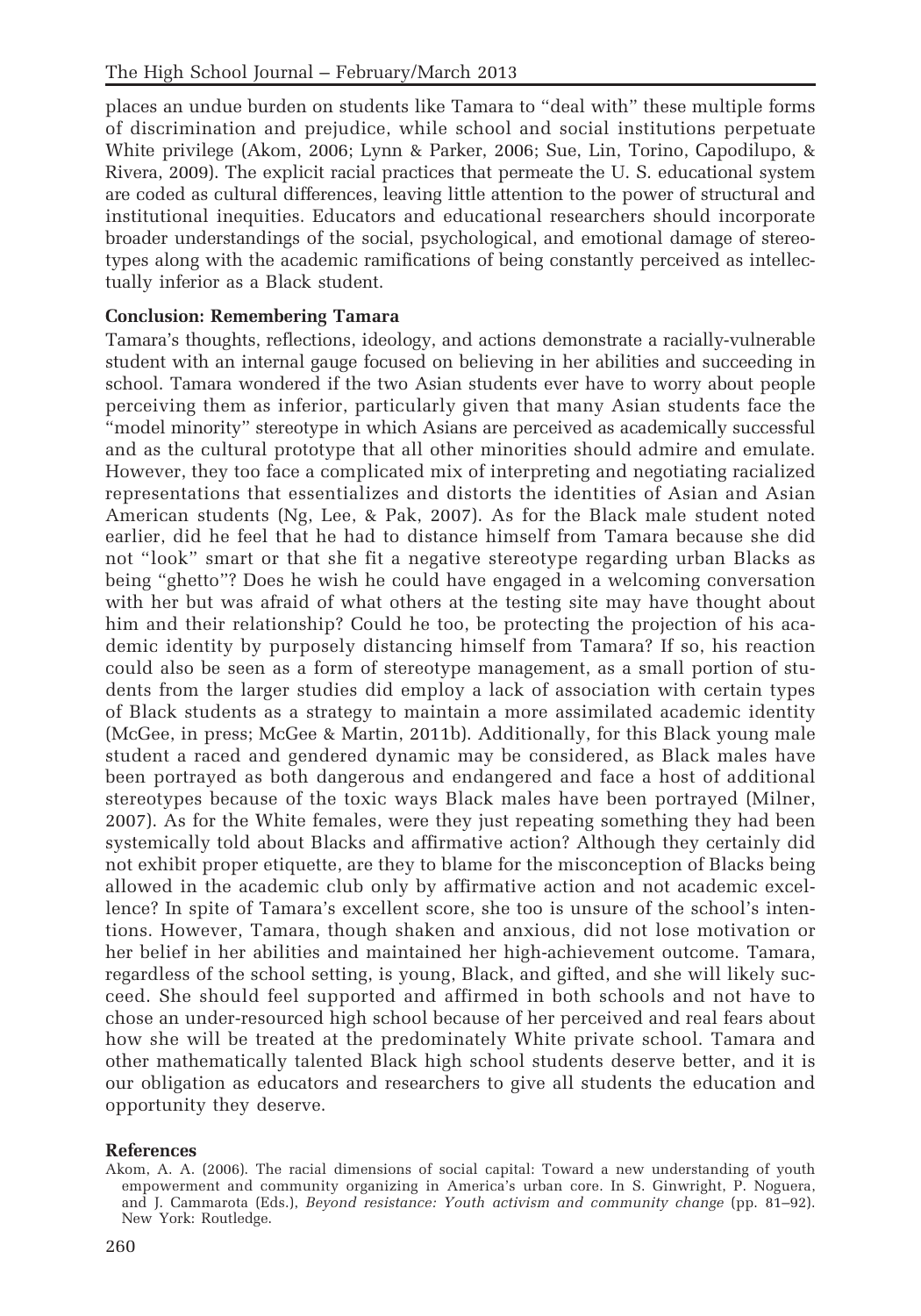- Berry, III, R. Q. (2008). Access to upper-level Mathematics: The stories of successful African American middle school boys. Journal for Research in Mathematics Education, 39(5), 464–488.
- Berry, III, R., Thunder, K., & McClain, O. (2011). Counter narratives: Examining the mathematics and racial identities of Black boys who are successful with school mathematics. Journal of African American Males in Education, 2(1), 10–23.
- DeCuir-Gunby, J. T. (2009). A review of the racial identity development of African American adolescents: The role of education. Review of Educational Research, 79(1), 103–124.
- Ellington, R. (2006). Having their say: High-achieving African-American mathematics majors discuss the family, educational, communal and personal factors that impacted their decision to succeed and persist in mathematics. (Unpublished doctoral dissertation). University of Maryland, College Park.
- Ellington, R., & Prime, G. (2011). Reconceptualizing quality and equity in the cultivation of minority scholars in mathematics education. In B. Atweh, G. Mellony, W. Secada, and V. Paola (Eds.), Mapping equity and quality in mathematics education (pp. 423–435). Netherlands: Springer.
- Ellis, M. (2008). Leaving no child behind yet allowing none too far ahead: Ensuring (in)equity in mathematics education through the science of measurement and instruction. Teachers College Record, 110(6), 1330–1356.
- Evans, A. B., Copping, K. E., Rowley, S. J., & Kurtz-Costes, B. (2011). Academic self-concept in Black adolescents: Do race and gender stereotypes matter? Self and Identity, 10(2), 263–277.
- Ferguson, R. F. (2005). Why America's black-white school achievement gap persists. In G. C. Loury, T. Modood & S. Teles (Eds.) Ethnicity, Social Mobility, and Public Policy: Comparing the USA and UK (pp. 309–341). Cambridge, UK: Cambridge University Press.
- Ford, D. Y. (2011). Closing the achievement gap: Gifted education must join the battle. Gifted Child Today, 31(1), 50–53.
- Frierson, H., & Tate, W. F. (Eds.) (2011). Beyond stock stories and folktales: African Americans paths to STEM fields. United Kingdom: Emerald Press.
- Gutiérrez, R. (2010). The sociopolitical turn in mathematics education. Journal for Research in Mathematics Education, 41, 1–32.
- Gutiérrez, R. (2012). Context matters: How should we conceptualize equity in mathematics education? In J. Choppin, B. Herbel-Eisenmann, & D. Wagner (Eds.), Equity in discourse for mathematics education: Theories, practices, and policies (pp. 17–33). New York: Springer.
- Hart, B., Carman, E., Luisier, D., & Vasavada, N. (2011). Common Core State Standards Alignment: Advanced Placement [R]. Research Report 2011-8. New York, NY: College Board.
- Jackson, K., & Wilson, J. (2012). Supporting African American students' learning of mathematics: A problem of practice. Urban Education, 47(2), 354–398.
- Jencks, C., & Phillips, M. (1998). The black-white test score gap: An introduction. In C. Jencks & M. Phillips (Eds.), The black-white test score gap (pp. 318–374). Washington, DC: Brookings Institution Press.
- Johnson-Ahorlu, R. H. (2012). The academic opportunity gap: How racism and stereotypes disrupt the education of African American undergraduates. Race Ethnicity and Education, 15(5), 633–652.
- Lamont M., & Small M. L. (2008). How Culture Matters: Enriching Our Understandings of Poverty. In D. Harris and A. Lin (Eds.), The Colors of Poverty: Why Racial and Ethnic Disparities Persist (pp. 76–102). New York, NY: Russell Sage Foundation.
- Leonard, J., & Martin, D. B. (Eds.). (In press). The brilliance of Black children in mathematics: Beyond the numbers and toward new discourse. Charlotte, NC: Information Age Publishers.
- Lynn, M., & Parker, L. (2006). Critical race studies in education: Examining a decade of research on U.S. schools. Urban Review, 38, 257–590.
- Martin, D. B. (2000). Mathematics success and failure among African American youth: The roles of sociohistorical context, community forces, school influence, and individual agency. Mahwah, NJ: Erlbaum.
- Martin, D. B. (2006a). Mathematics learning and participation as racialized forms of experience: African American parents speak on the struggle for mathematics literacy. Mathematical Thinking and Learning, 8, 197–229.
- Martin, D. B. (2006b). Mathematics learning and participation in African American context: The co-construction of identity in two intersecting realms of experience. In N. Nasir & P. Cobb (Eds.), Diversity, equity, and access to mathematical ideas (pp. 146–158). New York: Teachers College Press.
- Martin, D. B. (2009a). Researching race in mathematics education. Teachers College Record, 111(2), 295-338.
- Martin, D. B. (Ed.) (2009b). Mathematics teaching, learning, and liberation in the lives of Black children. London: Routledge.
- Martin, D. B. (2012). Learning mathematics while Black. The Journal of Educational Foundations, 26(1-2), 47–66.
- Martin, D. B., Gholson, M. L., & Leonard, J. (2010). Mathematics as gatekeeper: Power and privilege in the production of knowledge. Journal of Urban Mathematics Education, 3(2), 12–24.
- Martin, D. & Gholson, M. (2012). On becoming and being a critical black scholar in mathematics education: The politics of race and identity. In B. Greer & O. Skovsmose (Eds.), Critique and politics of mathematics education (pp. 203–222). Rotterdam, The Netherlands: Sense Publishers.
- McGee, E. O. (2009). Race, identity, and resilience: Black college students negotiating success in mathematics and engineering (Unpublished doctoral dissertation). University of Illinois, Chicago.
- McGee, E. O. (in press). Growing up Black and brilliant: Counterstorytelling of two mathematically high achieving college students. To appear In J. Leonard & D. B. Martin (Eds.), Beyond the numbers: Shaping policy discourse vis-à-vis the brilliance of Black children in mathematics. Charlotte, NC: Information Age Publishing.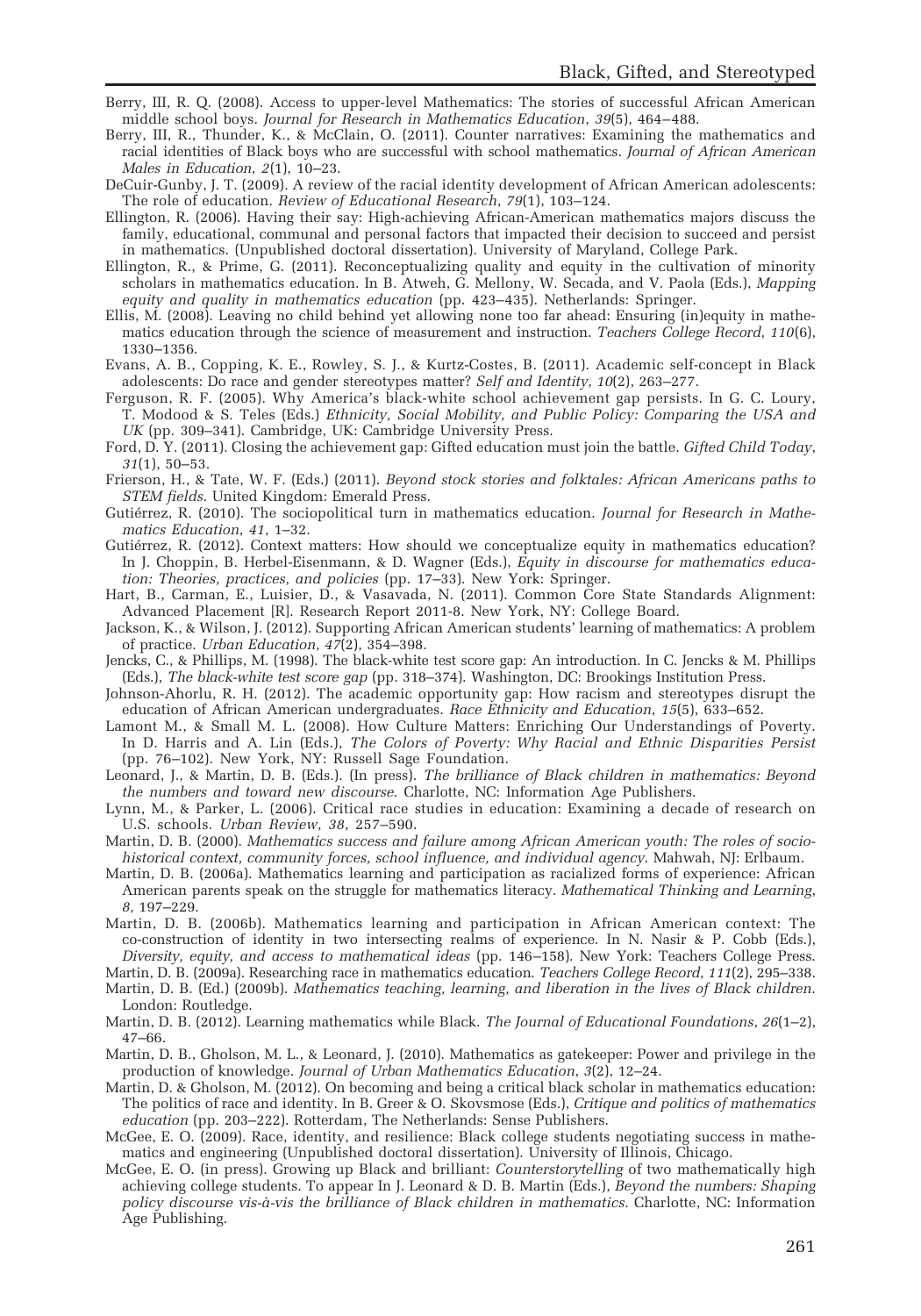- McGee, E. O. (in revision). The trouble with preparing mathematically high-achieving Black urban high school students for STEM majors and careers. Submitted to Journal of Urban Mathematics Education.
- McGee, E. O., & Martin, D. B. (2011a). From the hood to being hooded: Case study of a Black male PhD. Journal of African American Males in Education, 2(1), 46–65.
- McGee, E. O., & Martin, D. B. (2011b). ''You would not believe what I have to go through to prove my intellectual value!'': Stereotype management among academically successful Black mathematics and engineering students. American Education Research Journal, 48(6), 1347–1389.
- McGee, E. O., & Spencer, M. B. (2012). Theoretical analysis of resilience and identity: An African American engineer's life story. In E. Dixon-Román & E. W. Gordon (Eds.), Thinking comprehensively about education: Spaces of educative possibility and their implications for public policy (pp. 161–178). New York, NY: Routledge.
- McGee, E. O., & Spencer, M. B. (in press). The development of coping skills for science, technology, engineering, and mathematics students: Transitioning from minority to majority environments. To appear In C. C. Yeakey (Ed.), Urban marginality: Youth, cities and neighborhoods in transition.
- Milner IV, H. R. (2007). African American males in urban schools: No excuses—teach and empower. Theory Into Practice, 46(3), 239–246.
- Moody, V. (2003). The ins and outs of succeeding in mathematics: African American students' notions and perceptions. Multicultural Perspectives, 5(1), 33–37.
- Nadal, K. L. (2011). The Racial and Ethnic Microaggressions Scale (REMS): Construction, reliability, and validity. Journal of Counseling Psychology, 58(4), 470.
- Nasir, N. (2002). Identity, goals, and learning: Mathematics in cultural practice. Mathematical Thinking and Learning, 4(2–3), 213–248.
- Nasir, N. (2011). Racialized identities: Race and achievement for African-American youth. Stanford, California: Stanford University Press.
- Ng, J. C., Lee, S. S., & Pak, Y. K. (2007). Contesting the model minority and perpetual foreigner stereotypes: A critical review of literature on Asian Americans in education. Review of Research in Education, 31(1), 95–130.
- Nguyen, H.-H. D., & Ryan, A. M. (2008). Does stereotype threat affect test performance of minorities and women? A meta-analysis of experimental evidence. Journal of Applied Psychology, 93, 1314–1334.
- Orr, A. (2003). Black-white differences in achievement: The importance of wealth. Sociology of Education, 76(4), 281–304.
- Rousseau, C., & Tate, W. F. (2003). No time like the present: Reflecting on equity in school mathematics. Theory into Practice, 42(3), 210–216.
- Skiba, R. J., Horner, R. H., Chung, C. G., Karega Rausch, M., May, S. L., & Tobin, T. (2011). Race is not neutral: A national investigation of African American and Latino disproportionality in school discipline. School Psychology Review, 40(1), 85.
- Solózarno, D. (1998). Critical race theory, racial and gender microaggressions, and the experiences of Chicana and Chicano scholars. International Journal of Qualitative Studies in Education 11, 121–136.
- Solózarno, D. (2009). Critical race theory, racial microaggressions, and campus racial climate for Latina/o undergraduates. Harvard Educational Review, 79, 659–690.
- Solózarno, D., Ceja, M., & Yosso, T. (2000). Critical race theory, racial microaggressions, and campus racial climate: The experiences of African American college students. The Journal of Negro Education, 69, 60–73.
- Spencer, J. A. (2009). Identity at the crossroads: Understanding the practices and forces that shape African American success and struggle in mathematics. In D. B. Martin (Ed.), Mathematics teaching, learning, and liberation in the lives of Black children (pp. 200–230). New York: Routledge.
- Spencer, M. B. (2008). Phenomenology and Ecological Systems Theory: Development of diverse groups. In W. Damon & R. Lerner (Eds.), Child and adolescent development: An advanced course (pp. 696–735). New York: Wiley Publishers.
- Spencer, M. B., Harpalani, V., Cassidy, E., Jacobs, C., Donde, S., Goss, T., Miller, M.-M., Charles, N., & Wilson, S. (2006). Understanding vulnerability and resilience from a normative development perspective: Implications for racially and ethnically diverse youth. In D. Chicchetti & E. Cohen (Eds.), Handbook of developmental psychopathology, Vol. 1 (pp. 627–672). Hoboken, NJ: Wiley Publishers.
- Steele, C. M. (1992, April). Race and the schooling of Black Americans. Atlantic Monthly, pp. 68–78.
- Steele, C. M. (1997). A threat in the air: How stereotypes shape intellectual identity and performance. American Psychologist, 52, 613–629.

Steele, C. M. (2010). Whistling Vivaldi and other clues to how stereotypes affect us. New York, NY: Norton.

- Steele, C. M., & Aronson, J. (1995). Stereotype threat and the intellectual test performance of African Americans. Journal of Personality and Social Psychology, 69, 797–811.
- Steele, C., & Aronson, J. (1998). Stereotype threat and the test performance of academically successful African Americans. In C. Jencks & M. Phillips (Eds.), The Black-White test score gap (pp. 401–30). Washington, DC: The Brookings Institute.
- Steele, C. M., Spencer, S. J., & Aronson, J. (2002). Contending with group image: The psychology of stereotype and social identity threat. In M. P. Zanna (Ed.), Advances in experimental social psychology, Vol. 34 (pp. 379–440). San Diego, CA: Academic Press.
- Stinson, D. (2009). Negotiating sociocultural discourses: The counter-storytelling of academically and mathematically successful African American male students. In D. Martin (Ed.), Mathematics teaching, learning, and liberation in the lives of Black children (pp. 265–288). London: Routledge.